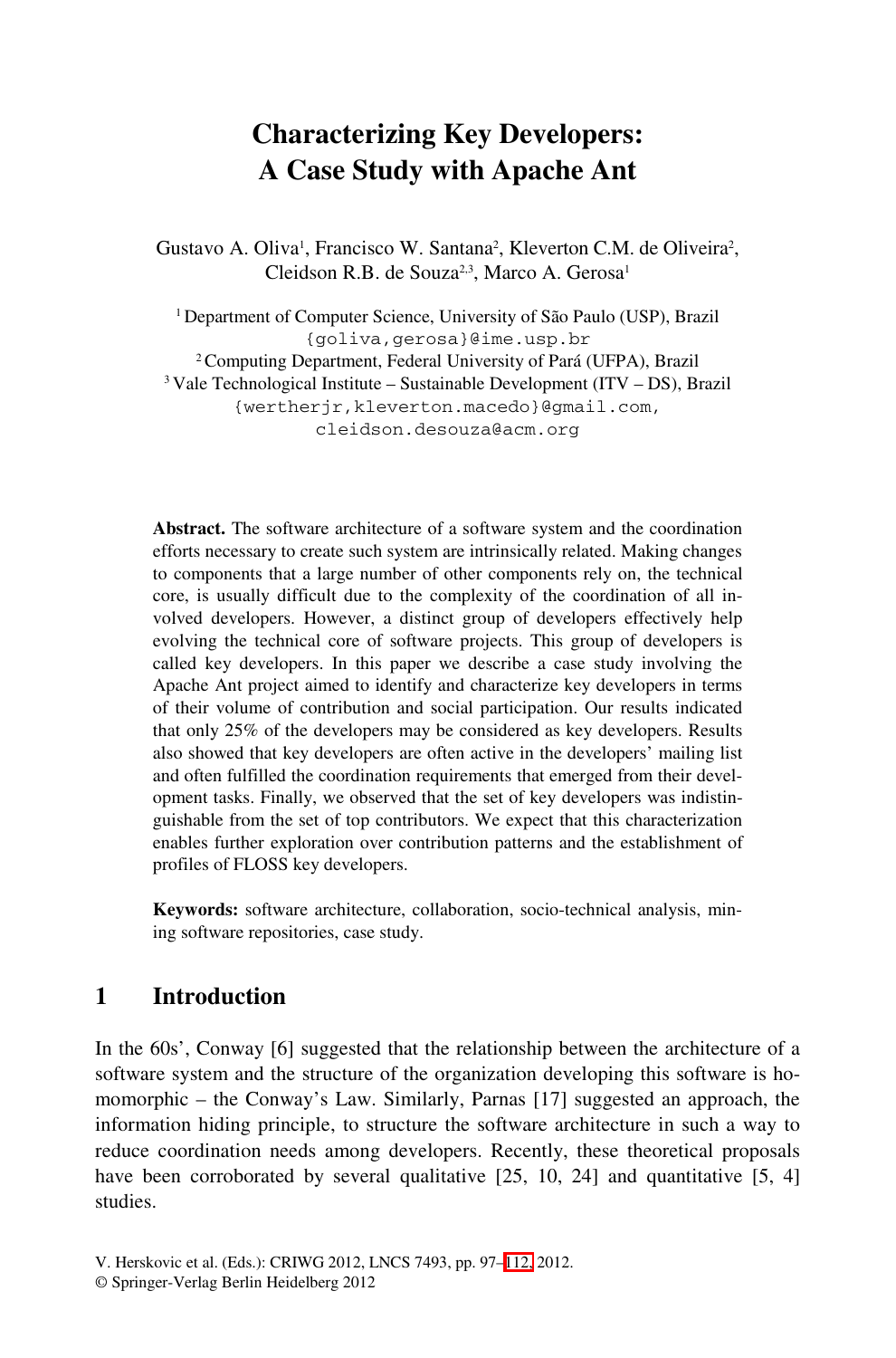These results basically suggest that the structure of a software system influences and is influenced by the communication and coordination efforts of the developers developing such system. Furthermore, the coordination necessary to evolve highly interconnected software components is usually greater than the effort required to evolve independent components. This seems to be the case even when well-defined APIs are used [24]. In fact, despite the rhetoric about openness, access to the technical core of a software project (the set of the most important software components on which other components rely on) is limited [22]. Apart from that, we cannot say much more about the group of developers that help evolve the technical core. Are these *key developers* the ones that communicate more to other developers in the mailing-list? Are they the ones in the core of the coordination requirements network? Are they the ones that have higher socio-technical congruence [5] when considering the mailinglist network (social activities that actually occurred) and the coordination requirements network (social activities that should have taken place)? Are they also the top committers? In a long term perspective, a better characterization of key developers should help researchers understand the process a developer undergoes in order to become a key developer.

In this paper, we describe a case study conducted with the open source project Apache Ant<sup>1</sup> in order to investigate the characteristics of its *key developers*, i.e., the set of developers that work on the technical core of this project. Firstly, we designed and applied an appropriate method to evaluate how limited the number of key developers is. Afterwards, we investigated whether these developers (i) were central in the mailing-list network, (ii) were central in the coordination requirements network, (iii) had a higher congruence when considering these two social networks [5], or (iv) were just the top committers. Our results indicated that only 25% of the developers were classified as key developers. Results also showed that key developers were active in the developers' mailing list and often fulfilled the coordination requirements that emerged from their development tasks (high socio-technical congruence). Finally, we observed that the set of key developers was indistinguishable from the set of top contributors.

The rest of this paper is organized as follows. In Section 2, we present our research questions. In Section 3, we present related work. Section 4 then describes the research method, including the supporting tools we used. Our results are presented in Section 5. After that, Section 6 presents a discussion of our results and describes the threats to the validity of this study. Finally, in Section 7, we state our conclusions and plans for future work.

# **2 Characterizing Key Developers**

The relationship between the architecture of a software system and the coordination required to evolve such a system is long recognized by researchers and practitioners. For instance, the performance of software developers is related to how well they align

l

<sup>1</sup> http://ant.apache.org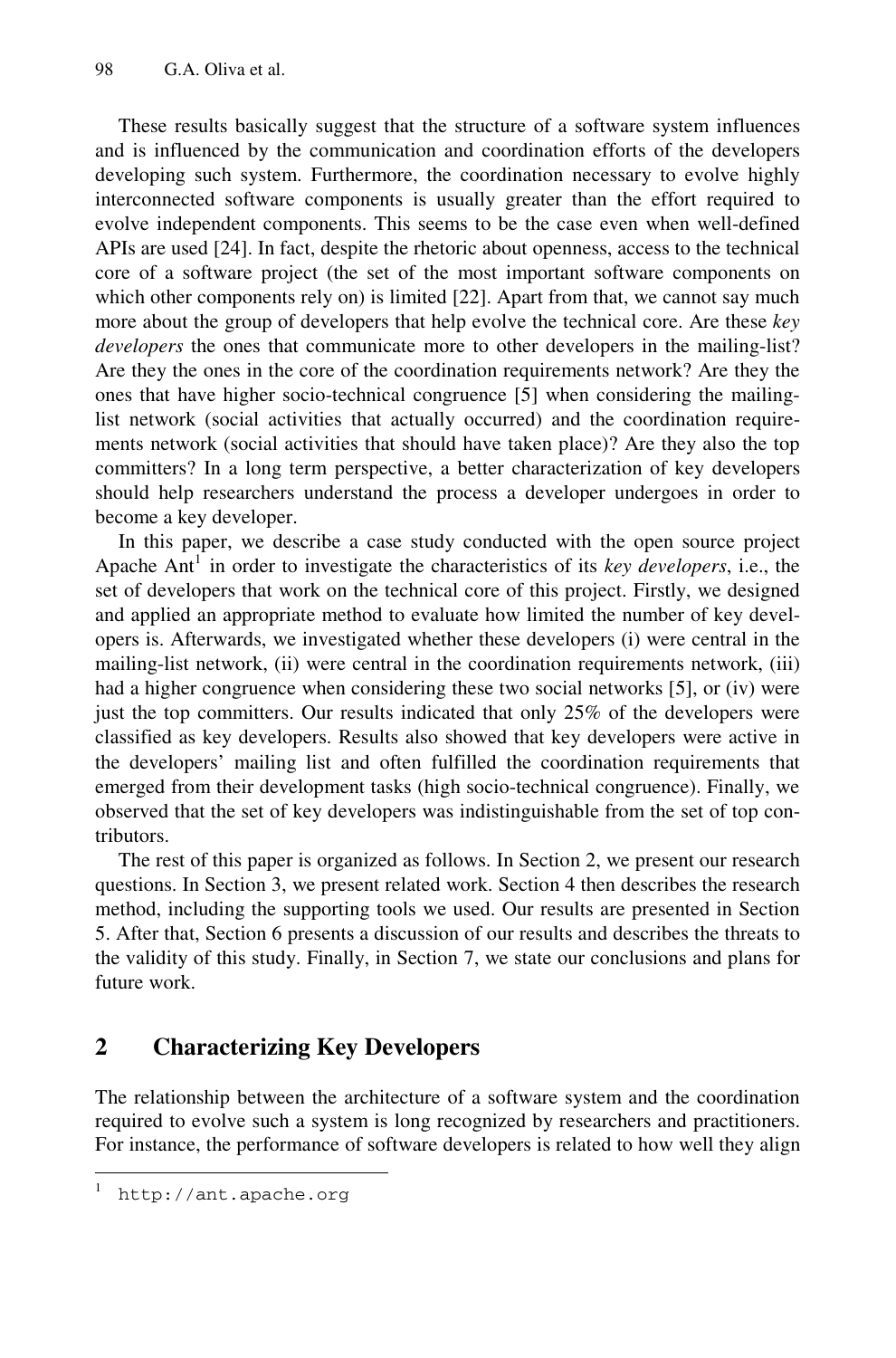their coordination efforts with the existing technical dependencies in the software architecture, both at the team level [25] and at the individual level [4]. Indeed, misalignment between these aspects is seen as a possible explanation for breakdowns in software development projects [2]. In other words, the relationship between software architecture and coordination suggests that the coordination effort necessary to develop highly interconnected software components is usually higher than to develop independent components. This is true even when well-defined interfaces are used among software components [24].

In any software system, there are components that are regarded as more important than others. Such components constitute the technical core of a project, i.e. the set of the most important software components on which lots of other components rely on. In this paper, we call *key developers* the set of developers who help evolve the technical core of a software system. Given the existing relationship between software architecture and coordination, we expect the access to the technical core of a software project to be limited. This aspect has already been observed in previous studies of open source projects [22]. In other words, we expected a limited number of key developers. The reason is twofold: (i) the technical core is naturally important (if someone "breaks" a core component, then several other components are likely to be affected) and (ii) the complexity of the coordination necessary to make changes to the core is high. This leads to our first research question:

#### *RQ 1: How limited is the number of key developers in a software project?*

Social interaction within software development is acknowledged as an important aspect in software projects and thus has been the subject of a series of studies [6, 17, 10, 23]. Different social processes (e.g., development of a shared understanding of the system architecture, conflict resolution, and leadership establishment) are necessary for successful projects. These social processes often involve key developers differently from the rest [8], we believe that a better characterization of such developers would be beneficial to researchers interested in collaborative software development. The investigation of key developers seems especially suitable in the context of free/libre open source software development (FLOSS development) and global software development (GSD), where social interaction data is usually available in software repositories and in the project's website. This leads us to our second research question.

#### *RQ 2: How distinct is the participation of key developers in terms of communication and coordination?*

While conducting two case studies involving the Apache Server and the Mozilla web browser respectively, Mockus *et al.* [13] proposed the following hypothesis: "*open source developments will have a core of developers who control the code base, and*  will create approximately 80% or more of the new functionality. If this core group *uses only informal, ad hoc means of coordinating their work, it will be no larger than 10-15 people*." As our goal in this study involves characterizing key developers, we also intend to verify whether a relaxed version of such hypothesis also holds for the Apache Ant project. More specifically, instead of looking for added functionality, we will just analyze the number of modifications made by each developer. We operationalize that by identifying the group of *top contributors*, i.e. the set of developers who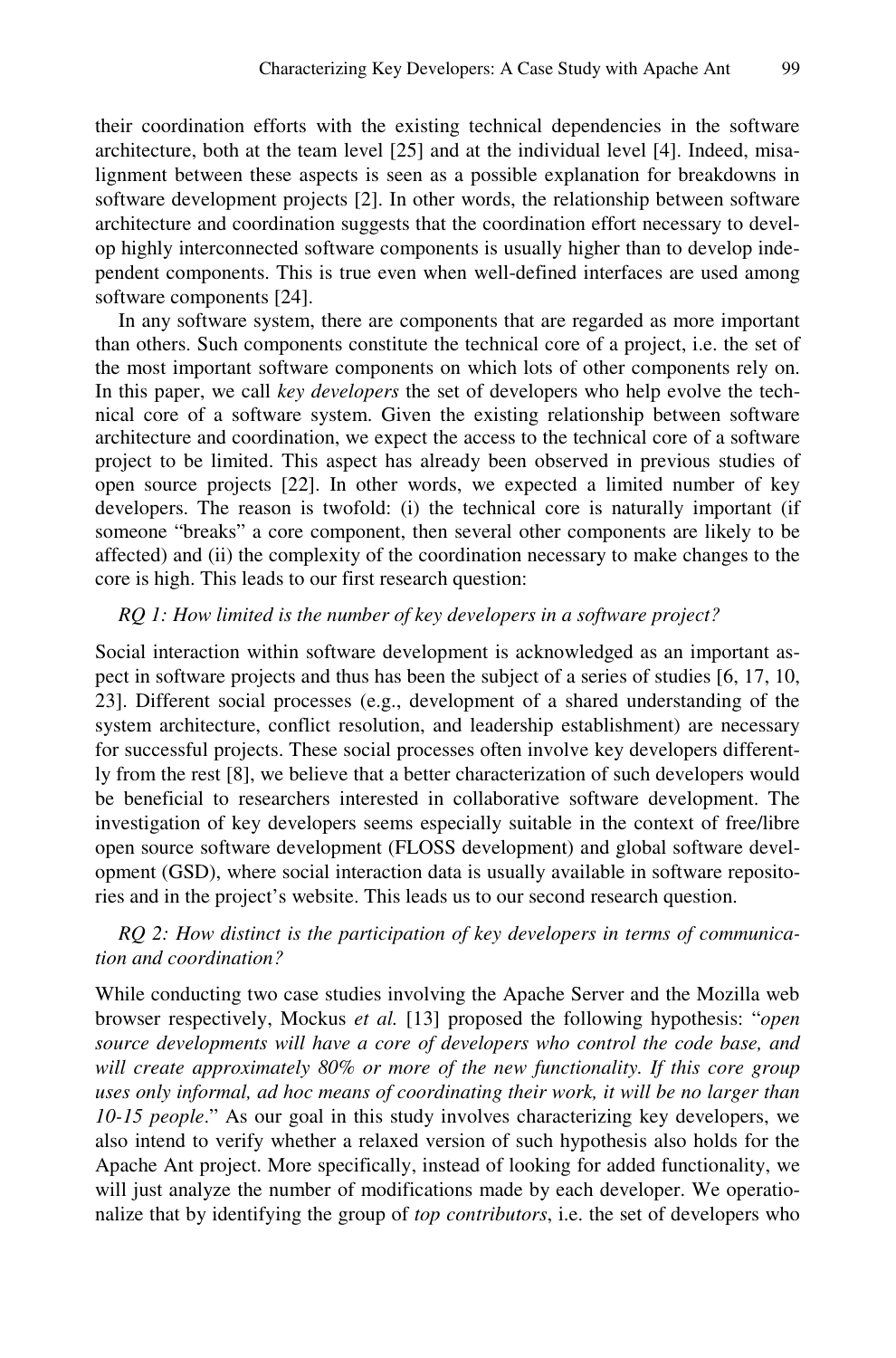performed the highest number of modifications (commits) to the project. We thus state our last research question as follows.

*RQ 3: What is the contribution volume of key developers?* 

# **3 Related Work**

A number of previous studies have investigated the participation of open source developers regarding their "status" position within the community. For instance, Crowston *et al.* [8] examined how the group of core developers can be empirically distinguished. The authors investigated three specific approaches, namely (i) the named list of developers, (ii) the most frequent contributors, and (iii) a social network analysis of the developers' interaction pattern. By applying these three approaches to the interactions around bug fixing for 116 SourceForge projects, the authors concluded that each approach identify different individuals as core developers. However, as in our paper, the results suggest that the group of core developers in FLOSS projects corresponds to only a small fraction of the total number of contributors. In another example, Terceiro *et al.* [26] investigated the relationship between code structural complexity and the participation level of developers (dichotomized as core and peripheral). By relying on previous studies of Robles *et al.* [18, 19], the authors split the entire studied period in 20 periods of equal duration, and for each period, they considered the 20% top committers to be the core team. They found out that core developers make changes to the source code without introducing as much structural complexity as the peripheral developers. Moreover, core developers also remove more structural complexity than peripheral developers.

Other studies have focused on investigating the characteristics and behavior of software developers from a social network analysis (SNA) perspective. De Souza *et al.* [22] investigated the ways in which development processes are somehow inscribed into software artifacts. The authors hypothesized that when developers shift from the periphery to the core of the code authorship social network, a distinct phenomenon occurs. Developers initially contribute code that performs some functionality by calling others' code and, as these developers become more important, their code start to be called by other developers. De Souza and colleagues showed a periphery to core shift within the MegaMek project, and a core to periphery shift (opposite effect) within the Apache Ant project. In another study, Oezbek *et al.* [16] investigated the patterns of interaction among the core and peripheral sets of developers in order to check the validity of the "onion model" [14]. After building social networks based on mailing lists data from 11 FLOSS projects of different domains, the authors observed that the core holds a disproportionally large share of communication with the periphery. They also state that members of the core not only show a particular intense participation, but also appears to have a qualitatively different role as well. However, such hypothesis remains to be investigated. The authors also conclude that the transition of individual mailing-list participants towards ever higher participation is qualitatively discontinuous.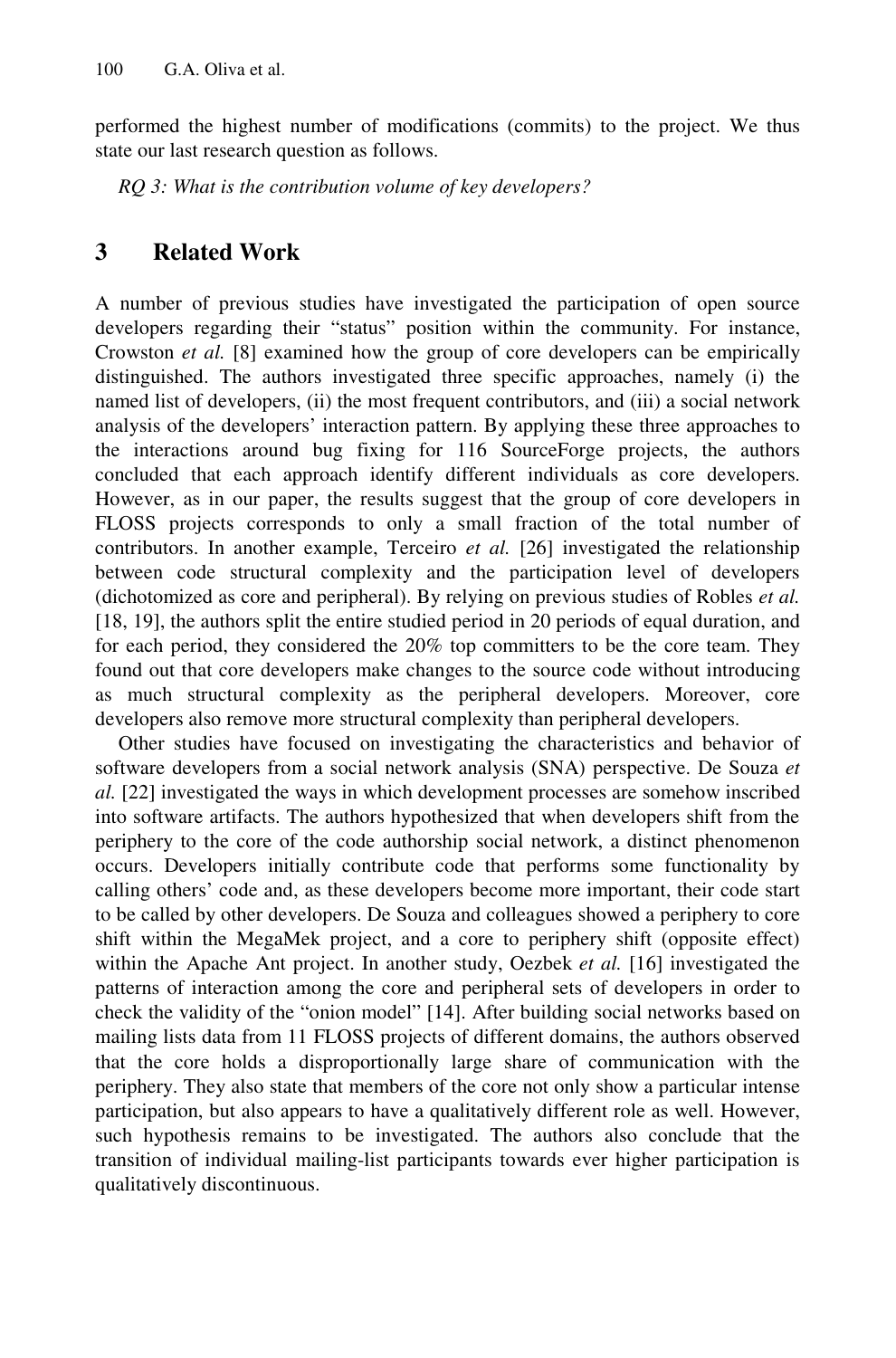### **4 Research Method**

In order to answer the research questions defined previously, we decided to adopt a case study as our research method. A case study is a well-established empirical method aimed at investigating contemporary phenomena in their natural context [28]. More specifically, we conducted a *descriptive case study with retrospective data collection* [20]. In this case study we sought to portray the characteristics of key developers by leveraging the project's available stored data. In contrast to embedded case studies, where multiple units of analysis are studied within a case, our case study is essentially holistic, i.e. the case is studied "as a whole." In a nutshell, we focused on a particular open source project and gathered different types of information from it.

In the next subsections, we present the case study design and planning. We present the rationale for choosing the case, the supporting tools we used, and the main steps we followed.

#### **4.1 The Case**

For the case study, we needed a software project that satisfied the following requirements: (i) a software project hosted on a Subversion (SVN) repository with anonymous read access; (ii) availability of information about the development activities (change logs and communication records) during a release interval, and (iii) a number of active developers greater than 15. The first requirement exists due to constraints on the tools at our disposal. The second requirement was raised because we need development information to generate the social networks and compute volume contribution. Furthermore, we will focus our analysis on a specific release interval so as to minimize influencing factors. Finally, the third requirement came up because we need sufficient social data to answer our research questions. Hence, we decided to focus on non-small development teams: Levine and Moreland [11] defined small teams as groups of 5 to 15 individuals.

After inspecting a series of open source projects, we decided to analyze Apache Ant: it is hosted on Subversion, information about development activities is available, and 16 developers contributed to it during the studied release interval. More precisely, we investigated Apache Ant Core, which is the main Ant module. We considered a development period that ranges from release 1.6 (December  $19<sup>th</sup>$ , 2003) until release 1.7 (December  $13<sup>th</sup>$ , 2006). In such period, a total of 2053 commits were made by a group of 16 active developers. Apache Ant is hosted by the Apache Software Foundation and is one of the most popular open source tools for automating software build processes.

#### **4.2 Supporting Tools**

Empirical studies that mine software repositories usually require extensive tool support due to the large amount and complexity of the data to be collected, processed,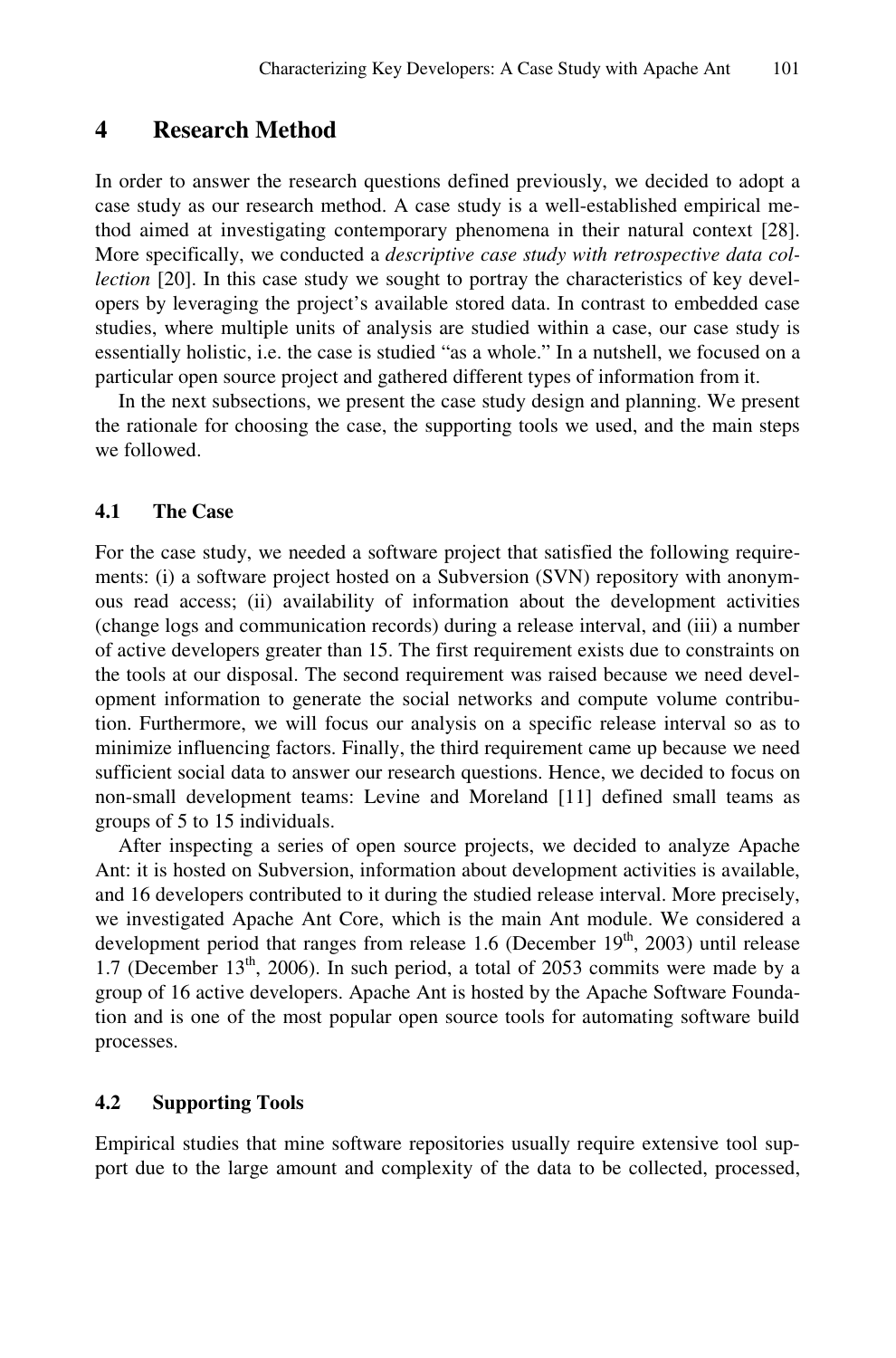and analyzed [22]. Given the different data sources required in this study, we employed a variety of tools: XFlow [21], JDX,  $\text{Jung}^2$ , and OSSNetwork [1].

**XFlow.** XFlow is an extensible open source tool we developed whose main goal is to support empirical software evolution analyses by considering both social and technical aspects. By bringing together these two views, the tool aims to support exploratory and descriptive case studies that call for a deeper understanding of software evolution aspects. In this study, we employed XFlow to calculate the coordination requirements network [5].

**JDX.** Java Dependency eXtractor is a Java library we developed to extract dependencies and compute the call-graph from Java code. The library relies on the robust Java Development Tools Core (JDT Core)<sup>3</sup> library, which is the Eclipse IDE incremental compiler. As a desirable consequence, JDX is able to handle Java source code in its plain form. This facilitates studies that involve processing large amounts of code mined from version control systems.

**OSSNetwork.** OSSNetwork is a tool we developed that (i) retrieves data from software repositories (forums, mailing lists, issue tracking systems, and chats) by parsing HTML information and (ii) generates different social networks, thus supporting the analysis of social aspects of software development. We used OSSNetwork to compute the communication network from the developers' mailing list.

**Jung.** Java Universal Network/Graph Framework is a Java library that provides a common and extendible language for modeling, analyzing, and visualizing data that can be represented as a graph or network. We used Jung to compute network properties, such as the eigenvector centrality of nodes (as will be detailed in the following subsection).

# **4.3 Main Steps**

-

In order to answer our research questions we mined Apache Ant's development repositories, namely the version control system (Subversion) and the developers' mailing list. This whole process was divided into three main steps:

**I) Identifying Key Developers.** The varying complexity of software system modules requires an equally varied amount of knowledge from developers in order to complete their tasks. As we are interested in characterizing key developers, our first step was to discover which developers actually worked on the core files of the Apache Ant project. In other words, this investigation requires finding both the core of the technical network and the particular developers that worked on such core. Hence, for each Subversion revision embedded in the studied development period, we did the following sub-steps:

<sup>2</sup> http://jung.sourceforge.net/

<sup>3</sup> http://www.eclipse.org/jdt/core/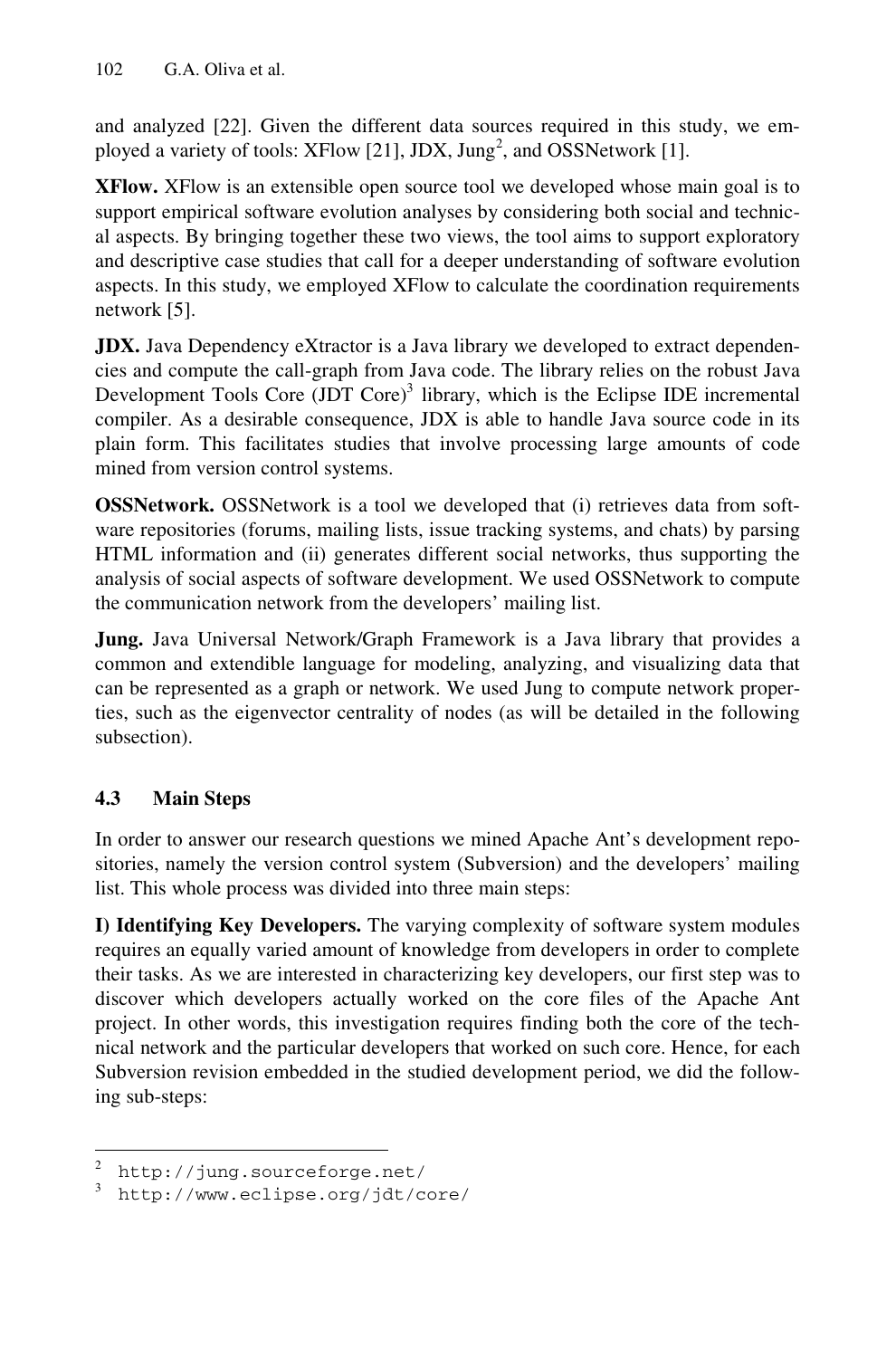**a) Generate the project's technical network.** We calculated the project's static call-graph using JDX. According to Wikipedia, a static call-graph is a directed graph that represents calling relationships between subroutines in a computer program. In our context, each node represents a method and each edge (*f*, *g*) indicates that a method *f* calls a method *g* (including constructor invocations). After obtaining the callgraph, we clustered the method nodes belonging to the same compilation unit. We thus obtained a new graph in which the nodes represent the compilation units and the edges represent their calling relationship. We considered such graph to be a suitable representation of the project's technical network.

**b) Finding the core of the technical network.** We used the eigenvector centrality measure to find the core of the network produced in the prior step. Such measure embodies the notion that a node's importance in a network is increased by having connections to other vertices that are themselves important [15]. Indeed, we believe that a compilation unit becomes important by having connections to other compilation units that are themselves important. We calculated the centrality of each node of the network and then we performed a quartile analysis to identify the network's core. The nodes that had a centrality score equal to or larger than the third quartile (Q3) were deemed as core.

**c) Computing commit coreness.** In order to differentiate developers' contributions, we conceived a measure for computing the *commit coreness*. This measure is calculated based on the number of modified core artifacts, thus enabling us check whether a developer actually contributed to the technical core or just made peripheral changes:

*Coreness*(*commit*) = 
$$
\frac{Number\ of\ core\ files\ in\ the\ commit}{Total\ number\ of\ files\ in\ the\ commit}
$$

When *commit coreness* was greater than or equal to 0.5, we considered it to be a core commit. In fact, when a core commit was detected, we considered that its author made a modification to the technical core of the system.

**II) Social Network Analysis.** Given the list of key developers obtained from the previous step, we investigated whether they (i) belonged to the core of the communication network (mailing list activity), (ii) belonged to the core of the coordination requirements network, (iii) had a high congruence when considering these two networks, or (iv) were top committers. In the following, we briefly describe how we evaluated these four scenarios respectively.

**a) Developers in the core of the project's communication network.** We collected data from the developers' mailing list using the OSSNetwork tool and built a communication network in the form of an undirected graph. Links were established by detecting developers that contributed to a same mail thread (including the original email sender). For instance, if developer *a* sends an email, and developers *b* and *c* reply to it, then links among all these developers are added to the communication network. Analogously to what was done for the technical network (step I.b), we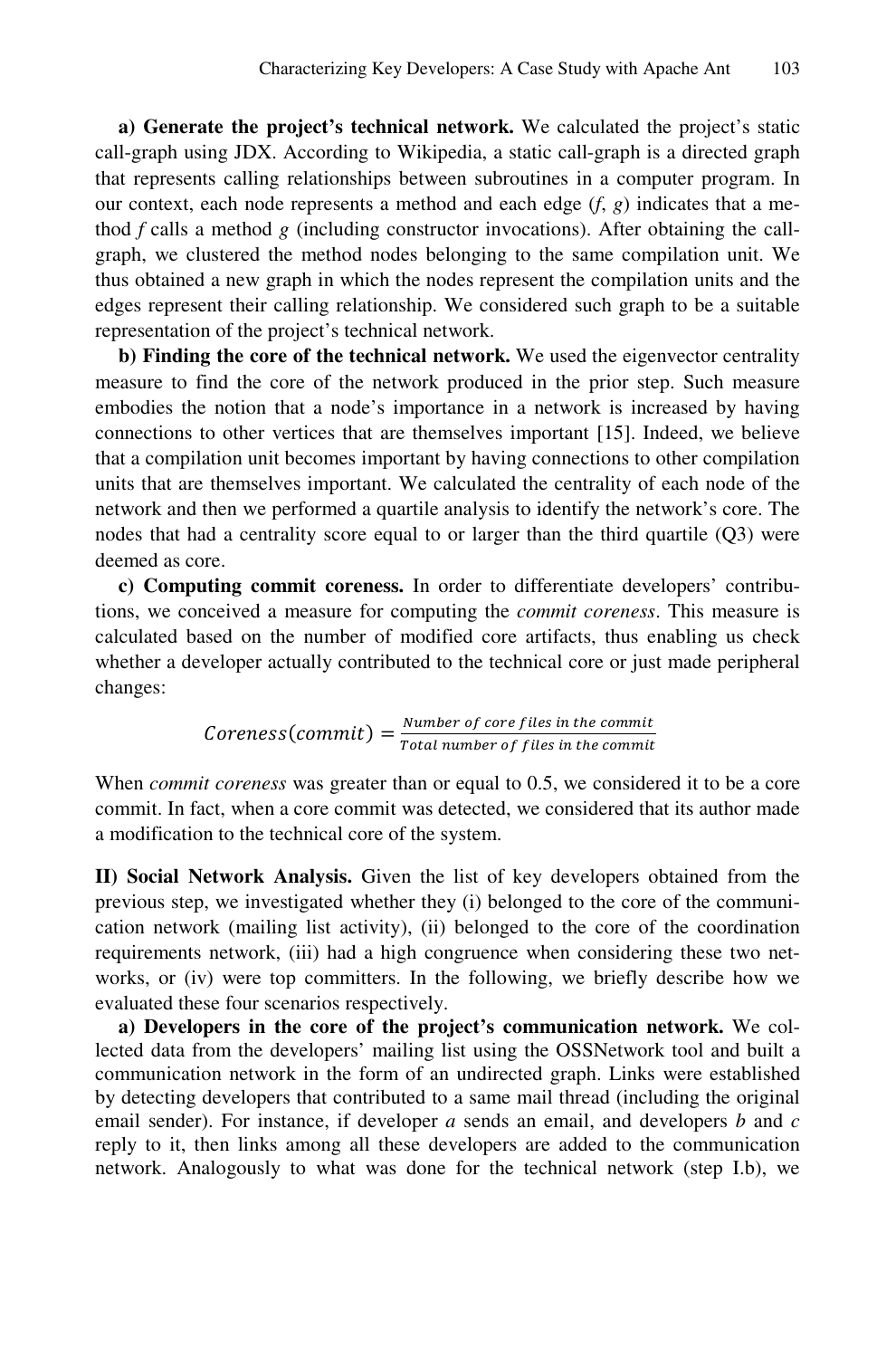identified the developers that were in the core of this network by employing the eigenvector centrality measure and doing a quartile analysis.

**b) Developers in the core of the coordination requirements network.** We generated the project's coordination requirements network using the method proposed by Cataldo *et al.* [5], which relies on the concept of evolutionary dependencies [9]. Such dependencies consist of implicit relationships that are established between software artifacts as they are frequently changed together. This network depicts the set of individuals a developer should coordinate his/her work with (or at least be aware of), since their work tasks share a certain level of interdependency [5, 7]. With the coordination requirements network in hands, we again used eigenvector centrality and a quartile analysis to identify the core of the social network, just as in the previous scenario.

**c) Congruence between these two networks.** Inspired by the measure of congruence defined Cataldo *et al.* [5], we computed the proportion of social activity that actually occurred (given by the communication network extracted from the mailing list) relative to the social activity that should have taken place (given by the coordination requirements network extracted from the evolutionary dependencies) for each developer. Congruence values thus range between 0 and 1. Such approach for measuring congruence builds on the idea of "fit" from the organizational theory literature [3]. We performed a quartile analysis and the congruence values that were equal to or larger than the third quartile (Q3) were deemed as high.

**d) Top contributors.** We intend to check whether a small number of developers are responsible for most part of the modifications made to the software system. By using XFlow we computed the top contributors of the Apache Ant project during the studied timeframe, i.e. those developers that made most part of the commits. More precisely, we determined the top committers by analyzing the distribution of *commits per developer*.

**III) Comparative Analyses.** The final step involved comparing the set of key developers obtained in step I.c with the developers that we identified in the steps II.a, II.b, II.c, and II.d. The results are described in the following section.

# **5 Results**

After collecting the project data by following the aforementioned methods, we divided the results into three groups: the identification of key developers, the analysis of the project's social networks, and the identification of top contributors. In the next subsections we will thoroughly discuss each group of results.

### **5.1 Identification of Key Developers**

As mentioned before, we used JDX to compute the technical network of the codebase corresponding to each Subversion revision of Apache Ant. We then calculated the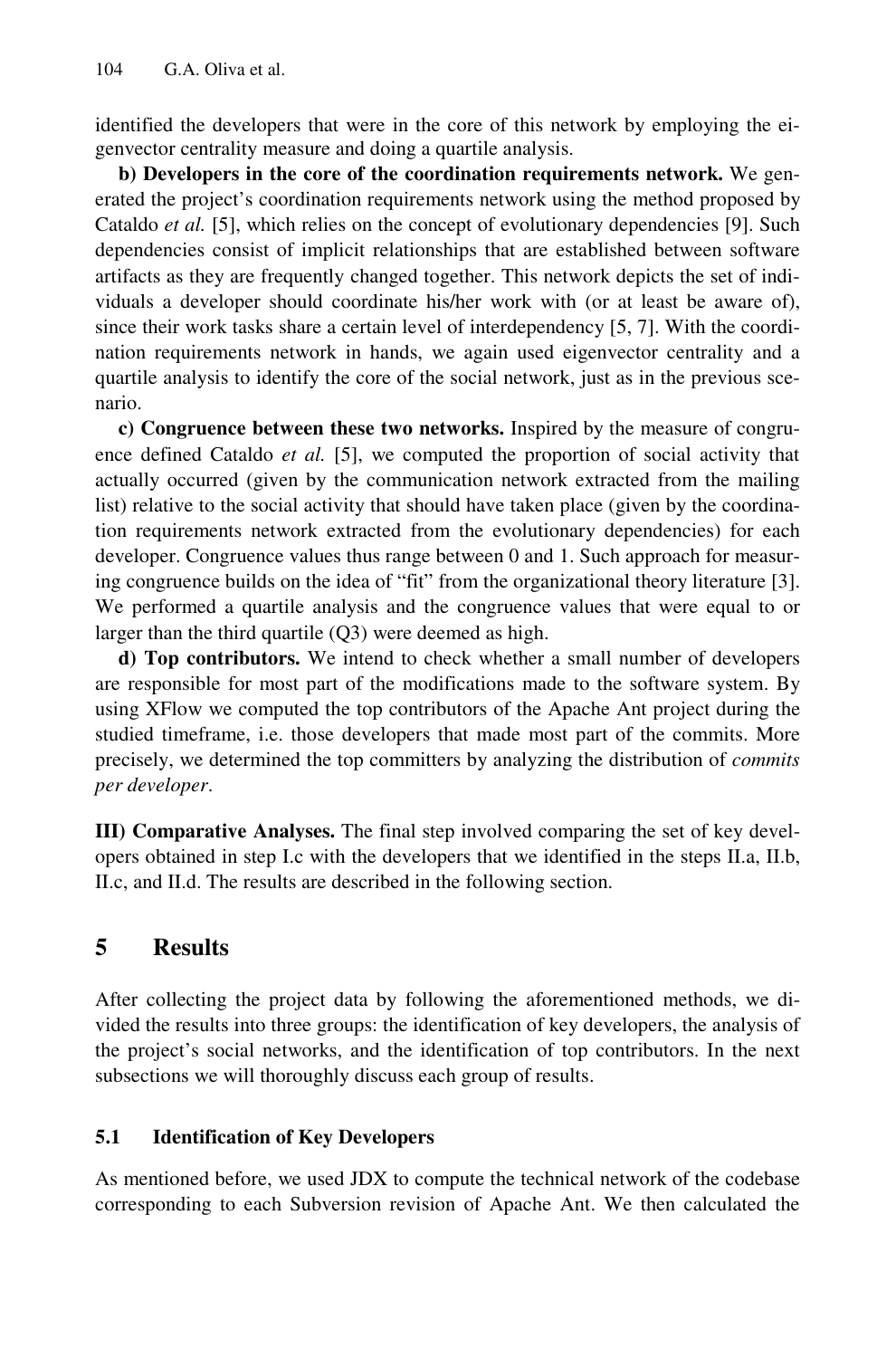core of such network and decided whether each revision actually involved a change to the technical core. After that, we calculated the number of core modifications made by each developer. In Table 1 we depict the results we obtained:

| <b>Developer</b> | Number of<br><b>Core Commits</b> | <b>Delta</b>   |
|------------------|----------------------------------|----------------|
| ddevienne        | 0                                | 0              |
| scohen           | 0                                | 0              |
| umagesh          | 1                                | 1              |
| conor            | 1                                | 0              |
| alexeys          | 2                                | 1              |
| bruce            | 3                                | 1              |
| jhm              | 3                                | 0              |
| sbailliez        | 4                                | 1              |
| kevj             | 14                               | 10             |
| antoine          | 25                               | 11             |
| jglick           | 27                               | $\mathfrak{D}$ |
| jkf              | 40                               | 13             |
| stevel           | 77                               | 37             |
| bodewig          | 118                              | 41             |
| mbenson          | 172                              | 54             |
| peterreilly      | 178                              | 6              |

**Table 1.** Developers and Associated Number of Core Modifications to the System

We sorted the developers according to number of core commits they performed. The thrid column of the table (delta) shows the difference between the number of commits of a developer and his predecessor. The data in this column indicates a first major shift from *jkf* to *stevel* (37). In fact, we notice that approximately 82% of the core commits are performed by a specific group of four developers: *stevel*, *bodewig*, *mbenson*, and *peterreilly*. Therefore, we considered those to be the key developers of Apache Ant during the studied release period.

#### **5.2 The Different Social Networks**

In this section, we present the two different social networks we obtained, as well as the measure of congruence for each developer in the Apache Ant project during the studied period.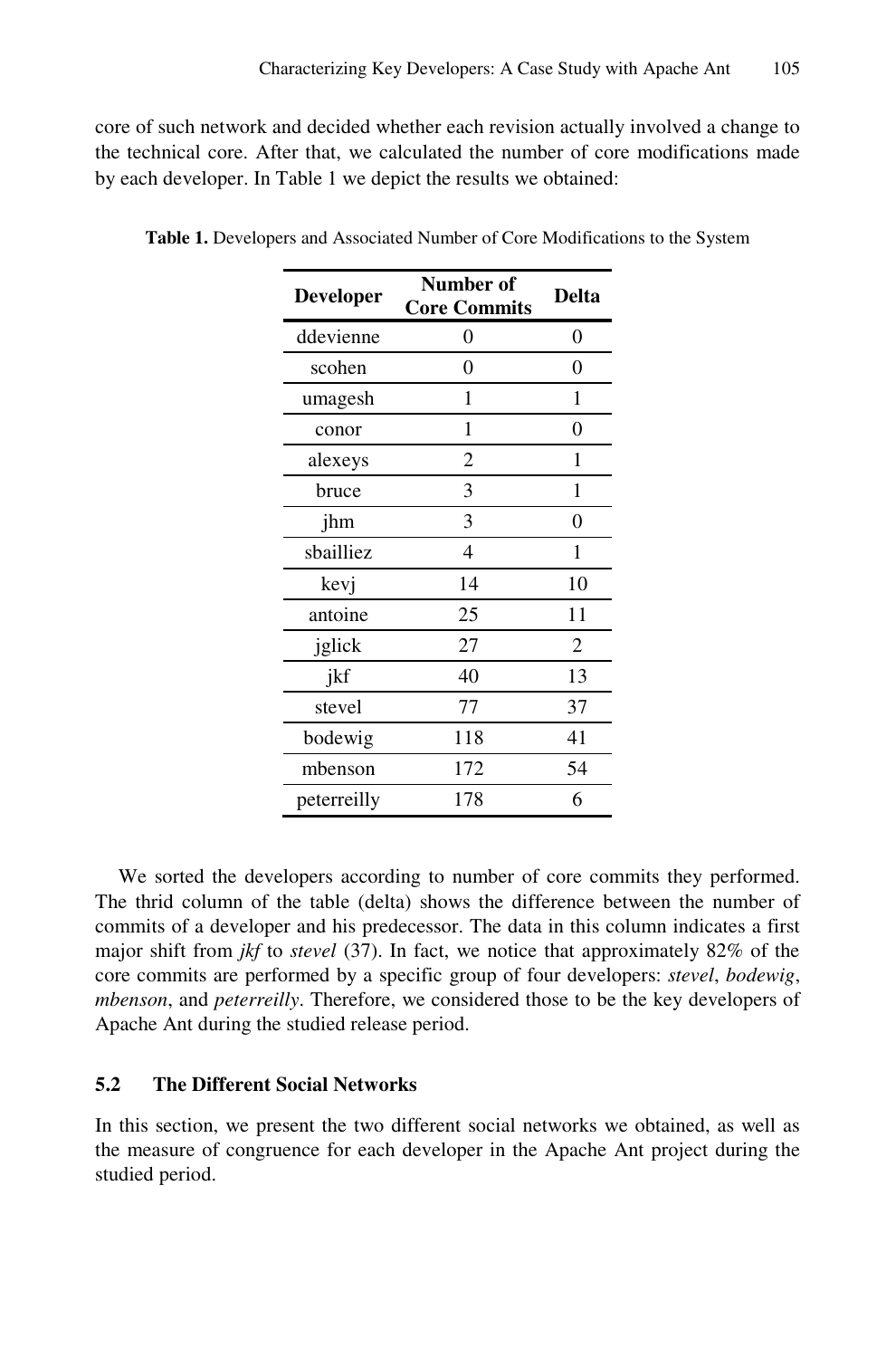**The Core of the Communication Network.** We used OSSNetwork to compute the communication network of the project. Fig. 1 depicts the result we obtained in the form of a graph, in which vertices represents project's developers and edges maps the existence of mail exchanged between two linked vertices.



**Fig. 1.** Communication Network of Apache **Fig. 2.** Coordination Requirements Network Ant

of Apache Ant

After that, we employed the Eigenvector centrality measure and the quartile analysis to obtain the set of developers in the core of this network. The results indicated that four individuals are in the core: *bodewig*, *mbenson*, *stevel,* and *jkf*.

**The Core of the Coordination Requirements Network.** We used XFlow to apply the method proposed by Cataldo *et al.* [5] to calculate the coordination requirements network. Fig. 2 depicts XFlow's graph view of the coordination requirements, where each vertex represents a developer and each edge maps two developers that are likely to coordinate their efforts because the artifacts they are changing are interdependent. After that, analogously to the previous case, we calculated the eigenvector centrality and performed a quartile analysis to obtain the set of developers belonging to the core of this network. The results indicate that a large number of individuals are in the core: *peterreilly*, *bodewig*, *mbenson*, *stevel*, *jkf*, *jglick*, *antoine*, *alexeys*, *jhm*, *sbailliez*, *conor*, *bruce*, *kevj*, and *ddevienne*. Only two developers are not in this list, namely *umagesh* and *scohen*.

**Congruence of the Networks.** We computed the socio-technical congruence of these two networks for each developer. Fig. 3 depicts the results we obtained. The data shows that the interval of congruence values is large (ranging from 90% to 0%). In a similar fashion to the previous cases, we performed a quartile analysis in order to identify developers with higher congruence. The results we obtained pointed out to four individuals: *ddevienne*, *bodewig*, *kevj*, and *stevel*.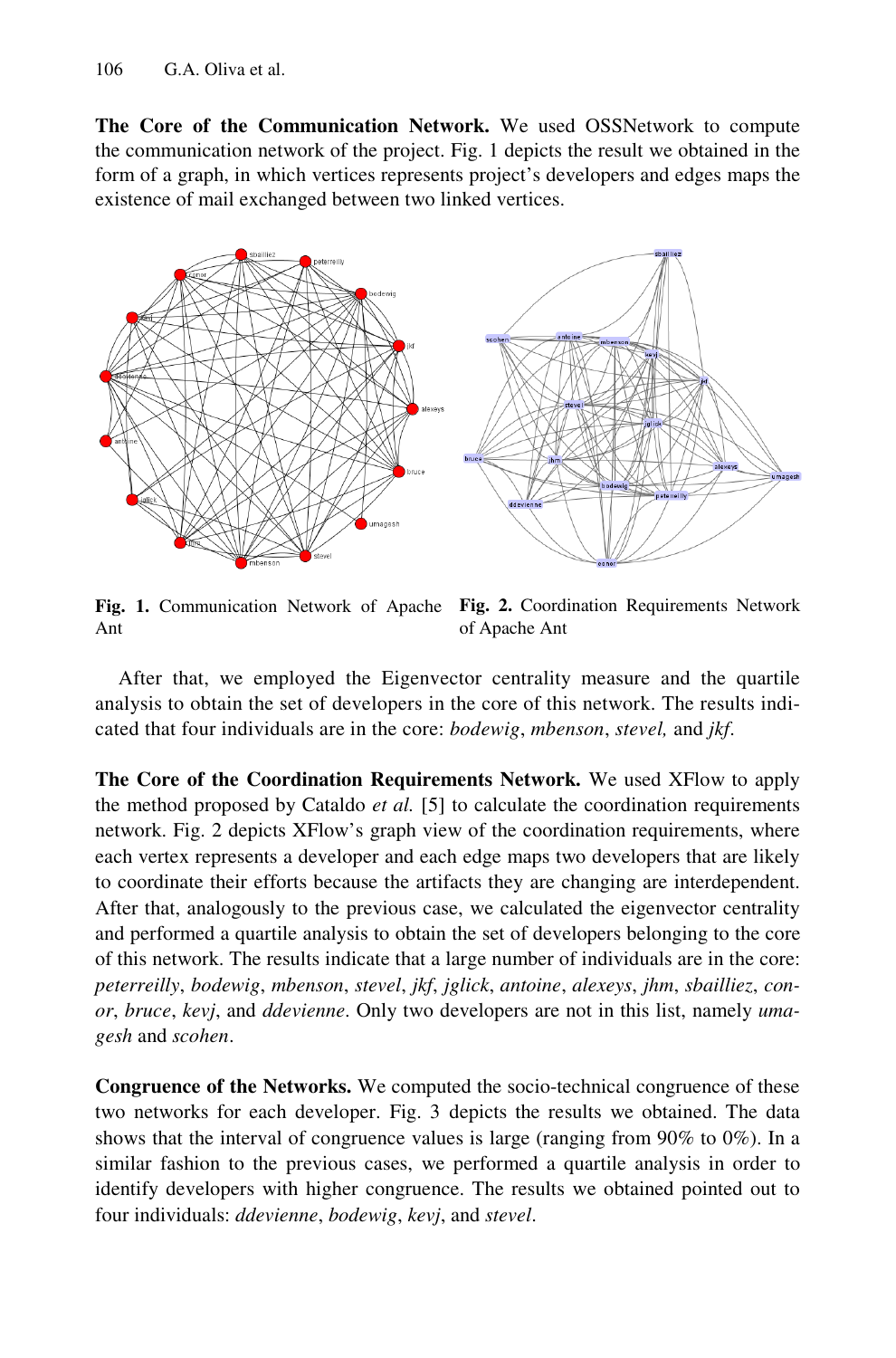

**Fig. 3.** Socio-technical congruence of the developers

#### **5.3 Top Contributors**

We used XFlow and calculated the top contributors of the Apache Ant project during the analyzed period. Fig. 4 depicts the cumulative percentage of the number of commits. According to the data, 4 developers (25% of them) were responsible for 81% of the commits.



**Fig. 4.** Cumulative percentage of the number of commits

Therefore, we conclude that the relaxed version of Mockus' hypothesis we defined indeed holds for the Ant project, as most part of the modifications (commits) are made by a small group of developers.

### **6 Discussion**

We start the discussion by illustrating the intersection between the set of key developers and those that (i) are in core of the communication network, (ii) are in the core of the coordination requirements network, (iii) have high socio-technical congruence, and (iv) are top contributors. These results are presented in Table 2.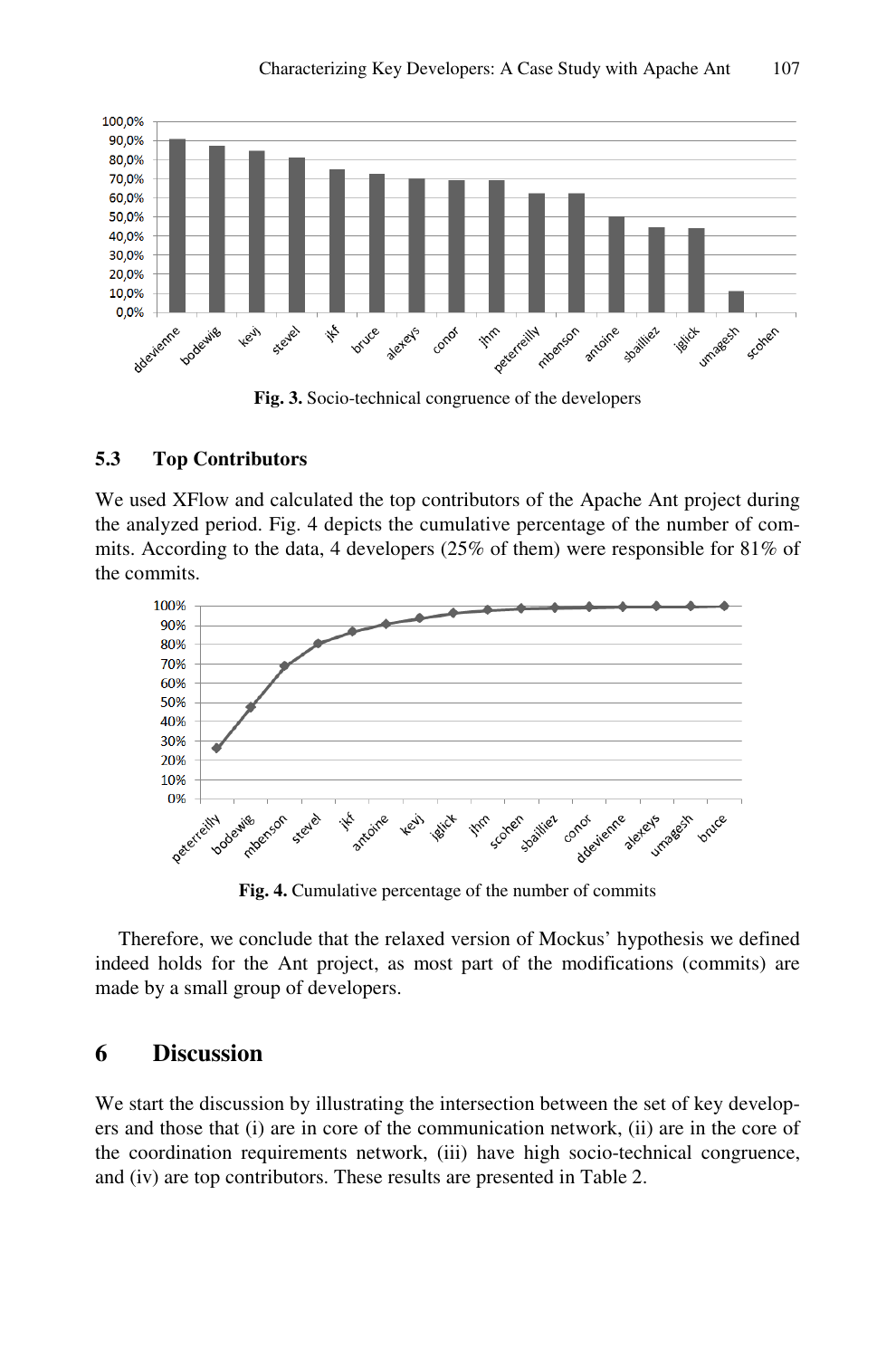| <b>Developer</b> | <b>Key</b><br><b>Developer</b> | Core of<br>Communication<br><b>Network</b> | Core of<br>Coordination<br><b>Requirements</b><br><b>Network</b> | <b>High</b><br>Congruence | Top<br><b>Contributors</b> |
|------------------|--------------------------------|--------------------------------------------|------------------------------------------------------------------|---------------------------|----------------------------|
| peterreilly      | ✓                              |                                            |                                                                  |                           |                            |
| bodewig          |                                |                                            |                                                                  |                           |                            |
| mbenson          |                                |                                            |                                                                  |                           |                            |
| stevel           |                                |                                            |                                                                  |                           |                            |
| jkf              |                                |                                            |                                                                  |                           |                            |
| jglick           |                                |                                            |                                                                  |                           |                            |
| antoine          |                                |                                            |                                                                  |                           |                            |
| alexeys          |                                |                                            |                                                                  |                           |                            |
| jhm              |                                |                                            |                                                                  |                           |                            |
| sbailliez        |                                |                                            |                                                                  |                           |                            |
| conor            |                                |                                            |                                                                  |                           |                            |
| bruce            |                                |                                            |                                                                  |                           |                            |
| kevj             |                                |                                            |                                                                  |                           |                            |
| ddevienne        |                                |                                            |                                                                  |                           |                            |
| umagesh          |                                |                                            |                                                                  |                           |                            |
| scohen           |                                |                                            |                                                                  |                           |                            |

**Table 2.** Characterizing key developers

Only four key developers were identified, namely: *peterreilly*, *bodewig*, *mbenson*, and *stevel*. Three of these key developers also belonged to the core of the communication network (although such core includes three other developers). This provides evidence that most key developers were also very active in the developers' mailing list during the analyzed period. In relation to the core of the coordination requirements network, all key developers belonged to it. This was somehow expected, since the core of the coordination requirements included 14 of the 16 developers. We think that such core was large due to the inclusive nature of the algorithm used for computing this network: no filters were applied to the evolutionary dependencies, which means that even dependencies between components that occurred only once in the analyzed period are taken into account. We also computed the socio-technical congruence of these two networks for each developer and we noticed that two of the key developers had high congruence. On the other hand, the results also suggest that although *kevj* and *ddeviene* were very communicative (in the sense that they communicated with almost everyone they were required to), they did not work on the technical core very often. Interestingly, the sets of key developers and top contributors are identical (perfect correlation). In fact, by taking a closer look at the volume contribution data, we can see that the set of key developers also heavily contributed to the peripheral areas of the technical network. Finally, only two developers did not show up in any of the considered cases, namely: *umagesh* and *scohen*.

We now answer our research questions in light of the results we obtained. The first question concerned how limited the number of key developers is. As we presented,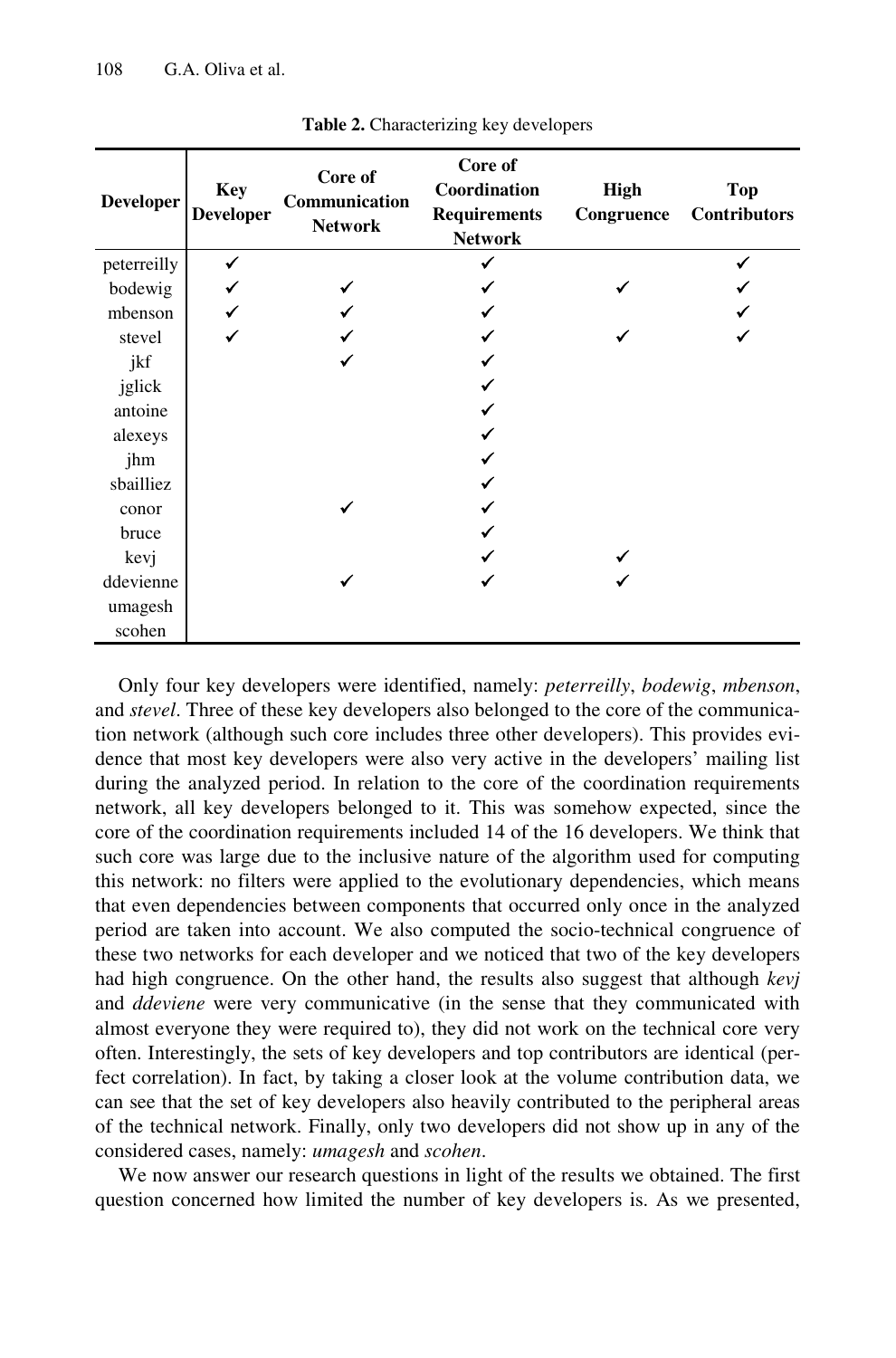only four developers (25%) were responsible for approximately 82% of the core modifications. This corroborates our initial expectation that only a few developers would be responsible for making changes to the core. The second question concerned how key developers coordinated their efforts and communicated. After analyzing the developers' mailing list, the coordination requirements network, and the congruence between these two networks (the socio-technical congruence), we noticed that two of the key developers (*bodewig* and *stevel*) were in the core of both networks and also presented a high congruence. The developer *mbenson* was solely in the core of both networks. The developer *peterreilly*, in turn, only appeared in the core of the coordination requirements network. In general, this provides evidence that key developers were often very active in the mailing list (except for *peterreilly*, who was not very active within the project's mailing list). Given the strong connection between software architecture and coordination, we believe that such social interaction help developers coordinate their tasks and keep themselves aware of changes made to the software system. Our third and last research question concerned the contribution volume of key developers. The results showed that key developers were also the ones that contributed the most to the project.

#### **6.1 Threats to Validity**

There are some factors that may have influenced the validity of our study.

**Construct Validity.** Firstly, a common practice in FLOSS development concerns the submission of patches by non-developers interested in helping a particular software project. As these users do not have permission to commit their fixes on the projects' version control system, their contributions are often committed by one of the regular project developers. As a result, this may have introduced some noise in the data used to calculate key developers. Secondly, the webcrawler algorithm employed by OSS-Netwok to parse mailing list data (from HTML pages) makes use of semi-structured webpages as source of information, which is clearly subject to problems due to the lack of rigid rules for participation and participants' identification in the mailing lists. Thirdly, the adoption of eigenvector centrality metric to define core sets on networks might affect our findings. We believe that this measure captures a behavior that seems adequate to our analysis, but other approaches (e.g. k-core or islands) could provide different results. Finally, other thresholds could have been used to determine whether a modification (commit) is core or not.

**Internal Validity.** Our empirical evidences cover only a single release of the Apache Ant, and it is thus possible that we missed empirical evidence that could be found in other releases of the same project. A more extensive study should be conducted in order to further investigate key developers' characteristics in terms of their social interaction and contributions.

**External Validity.** Since we studied a single project, we cannot state that these results would remain valid for other projects. In fact, threats to the generalizability of this study are given by the very nature of the employed research design. McGrath [12] states that research methods can be evaluated on three dimensions (generalizability,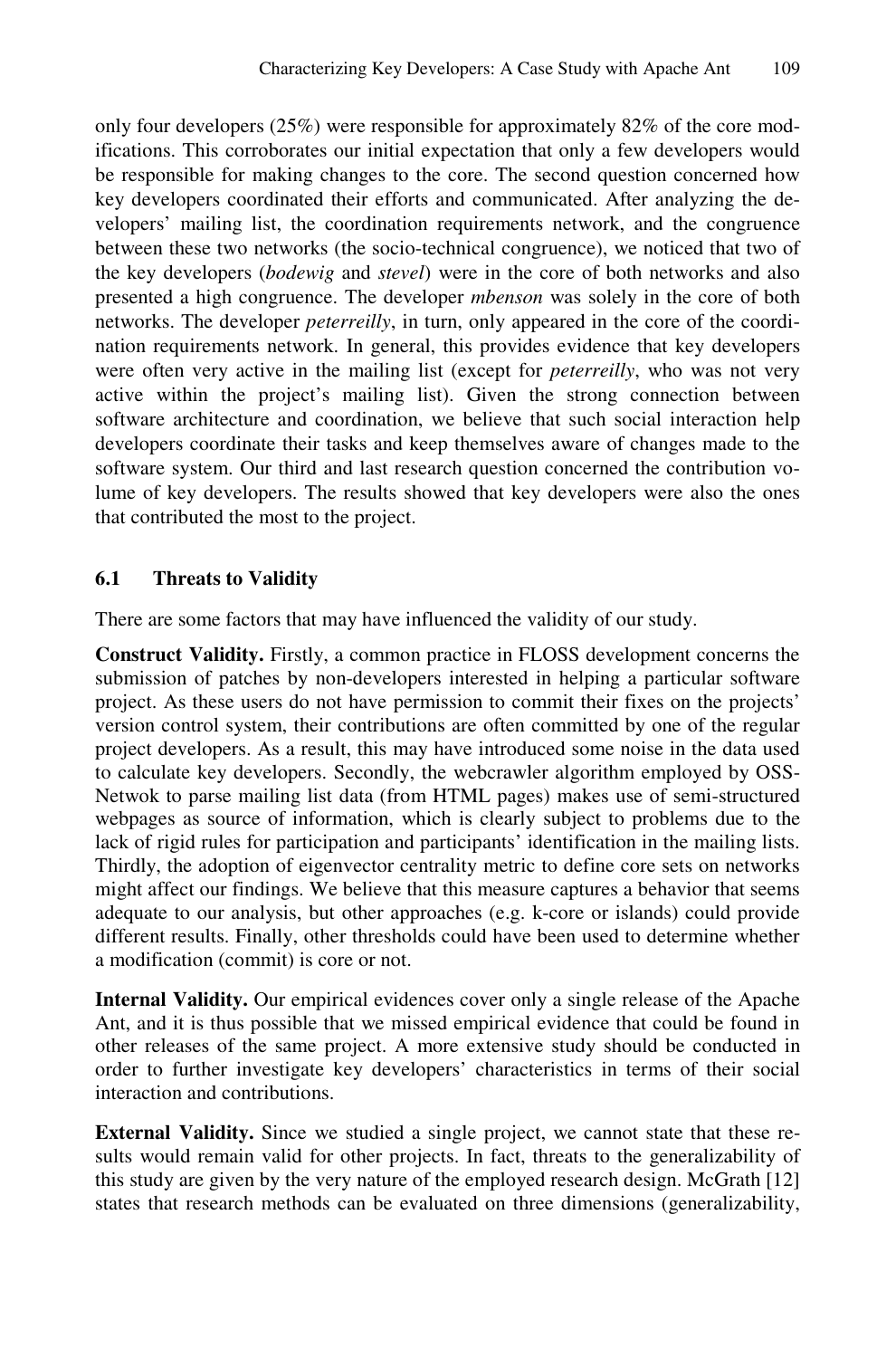realism, and precision) and he argues that no method is able to satisfy all dimensions at the same time. In particular, case studies naturally maximize realism, but seldom satisfy generalizability (since they involve a small number of non-randomly selected situations) or precision (because there is a low level of control over influencing factors). Hence, we leverage the realism of our results and conclusions.

### **7 Conclusion and Future Work**

In this paper, we presented a descriptive case study involving Apache Ant. Our goal was to characterize *key developers*, i.e. those developers that effectively evolve the technical core of the project. The reason for studying them is that the access to the technical core of a software project is often restricted to a few developers. In particular, we were interested in answering three research questions that involved investigating (i) *how limited the number of key developers is*, (ii) *how distinct the participation of key developers is (in terms of communication and coordination)*, and (iii) *the contribution volume of key developers*. Our results indicated that only 25% of the developers were classified as key developers. We also showed that key developers were often active in the developers' mailing list and often fulfilled the coordination requirements that emerged from their development tasks. Finally, we noticed that the set of key developers was identical to the set of top contributors.

Our expectations with our findings are that in a long term perspective better characterizing key developers should help researchers understand the process a developer undergoes in order to become a key developer. As these key developers play a crucial role in the project, properly characterizing and identifying them is important in order to better understand the various social processes that often occur within software development. Furthermore, although prior research has tried to understand the process of core-periphery migration on FLOSS projects, the identification of the set of core developers has always been a difficult task that is mostly performed using purely visual methods, which end up posing threats to the validity of these studies and emphasizing the need for more accurate methods.

As future work, we believe that applying our research method to different FLOSS and commercial projects will help verify whether key developers characteristics are similar to those we reported.

**Acknowledgements.** We thank Steve Abrams for his insightful contribution to the design of the research method, more specifically the usage of eigenvector centrality. Gustavo Oliva receives individual grant from the CHOReOS EC FP7 project. Marco Gerosa receives individual grant from CNPq. Cleidson de Souza was supported by FAPESPA through "Edital Universal N° 003/2008".

# **References**

[1] Balieiro, M., de Júnior, S., de Souza, C.: Facilitating Social Network Studies of Floss Using the Ossnetwork Environment. In: Russo, B., Damiani, E., Hissam, S., Lundell, B., Succi, G. (eds.) Open Source Development, Communities and Quality. IFIP, vol. 275, pp. 343–350. Springer, Boston (2008), http://dx.doi.org/10.1007/ 978-0-387-09684-1\_31,10.1007/978-0-387-09684-1\_31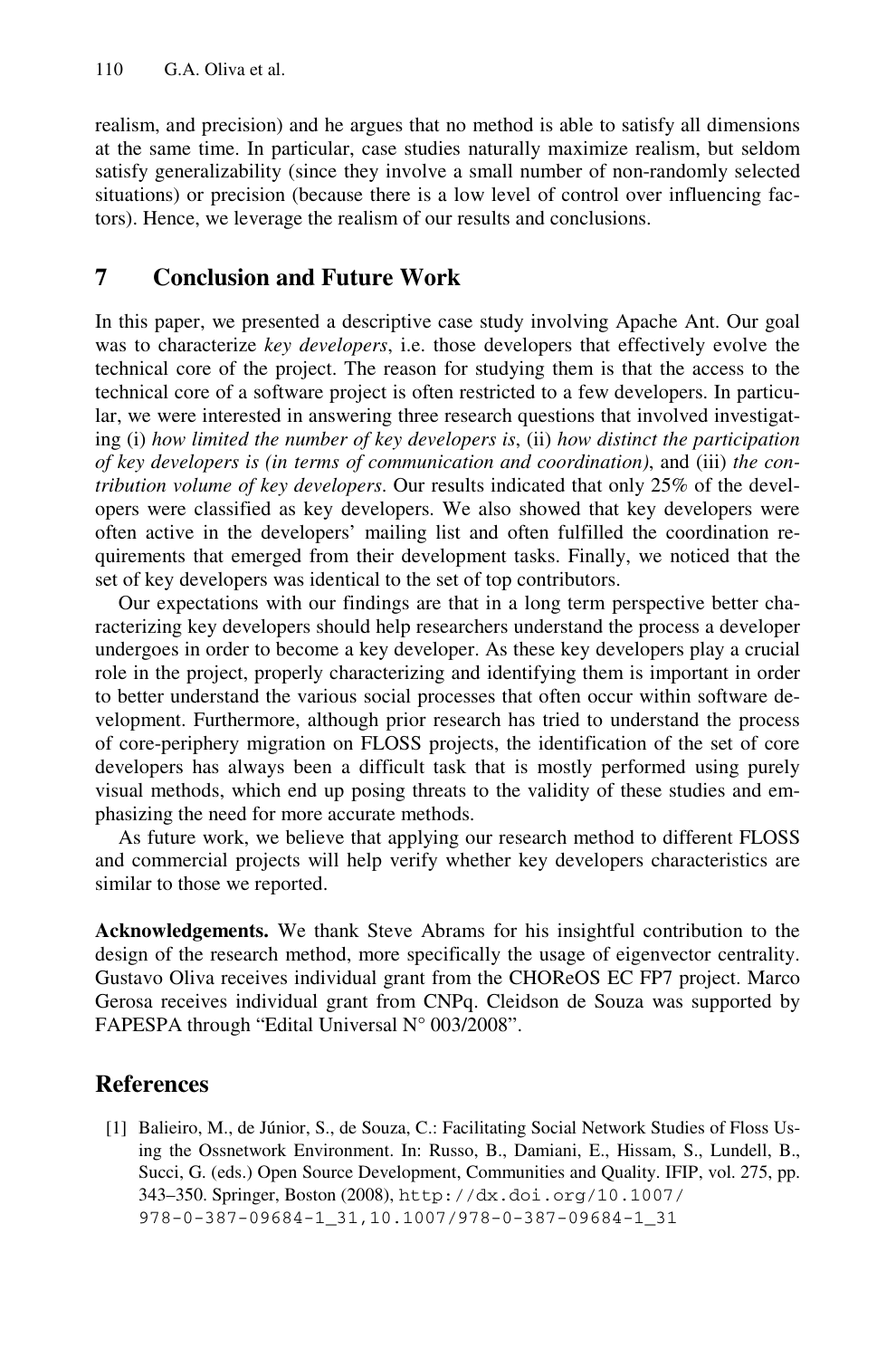- [2] Bass, M., Mikulovic, V., Bass, L., Herbsleb, J., Cataldo, M.: Architectural misalignment: An experience report. In: Proceedings of the Sixth Working IEEE/IFIP Conference on Software Architecture, WICSA 2007, p. 17. IEEE Computer Society, Washington, DC (2007), http://dx.doi.org/10.1109/WICSA.2007.12
- [3] Burton, R.M., Obel, B.: Strategic Organizational Diagnosis and Design: The Dynamics of Fit, 3rd edn. Information and Organization Design Series. Springer (2003)
- [4] Cataldo, M.: Dependencies in geographically distributed software development: overcoming the limits of modularity. Ph.D. thesis, Pittsburgh, PA, USA (2007), aAI3292617
- [5] Cataldo, M., Wagstrom, P., Herbsleb, J.D., Carley, K.M.: Identification of coordina-tion requirements: implications for the design of collaboration and awareness tools. In: Hinds, P.J., Martin, D. (eds.) CSCW, pp. 353–362. ACM (2006), http://doi.acm.org/10.1145/1180875.1180929
- [6] Conway, M.: How do committees invent. Datamation 14(4), 28–31 (1968)
- [7] Costa, J.M., Cataldo, M., de Souza, C.R.: The scale and evolution of coordination needs in large-scale distributed projects: implications for the future generation of collabo-rative tools. In: Proc. of the 2011 Annual Conference on Human Factors in Computing Systems, CHI 2011, pp. 3151–3160. ACM (2011), http://doi.acm.org/10.1145/1978942.1979409
- [8] Crowston, K., Wei, K., Li, Q., Howison, J.: Core and periphery in free/libre and open source software team communications. In: Proceedings of the 39th Annual Hawaii International Conference on System Sciences, HICSS 2006, p. 118. IEEE Computer Society, Washington, DC (2006), http://dx.doi.org/10.1109/HICSS.2006.101
- [9] Gall, H., Hajek, K., Jazayeri, M.: Detection of logical coupling based on product re-lease history. In: Proceedings of the International Conference on Software Maintenance, ICSM 1998, p. 190. IEEE Computer Society, Washington, DC (1998), http://dl.acm.org/citation.cfm?id=850947.853338
- [10] Grinter, R.E.: Systems architecture: product designing and social engineering. SIGSOFT Softw. Eng. Notes 24(2), 11–18 (1999), http://doi.acm.org/10.1145/295666.295668
- [11] Levine, J.M., Moreland, R.L.: Progress in small group research. Annual Review of Psychology 41(1), 585–634 (1990), http://arjournals.annualreviews.org/doi/abs/10.1146/ annurev.ps.41.020190.003101
- [12] McGrath, J.E.: Dilemmatics: The study of research choices and dilemmas. American Behavioral Scientist 25(2), 179–210 (1981), http://abs.sagepub.com/cgi/doi/10.1177/000276428102500205
- [13] Mockus, A., Fielding, R.T., Herbsleb, J.D.: Two case studies of open source software development: Apache and mozilla. ACM Trans. Softw. Eng. Methodol. 11, 309–346 (2002), http://doi.acm.org/10.1145/567793.567795
- [14] Nakakoji, K., Yamamoto, Y., Nishinaka, Y., Kishida, K., Ye, Y.: Evolution patterns of open-source software systems and communities. In: Proceedings of the International Workshop on Principles of Software Evolution, IWPSE 2002, pp. 76–85. ACM, New York (2002), http://doi.acm.org/10.1145/512035.512055
- [15] Newman, M.: Networks: An Introduction, 1st edn. Oxford University Press (2010)
- [16] Oezbek, C., Prechelt, L., Thiel, F.: The onion has cancer: some social network analysis visualizations of open source project communication. In: Proceedings of the 3rd International Workshop on Emerging Trends in Free/Libre/Open Source Software Research and Development, FLOSS 2010, pp. 5–10. ACM, New York (2010), http://doi.acm.org/10.1145/1833272.1833274